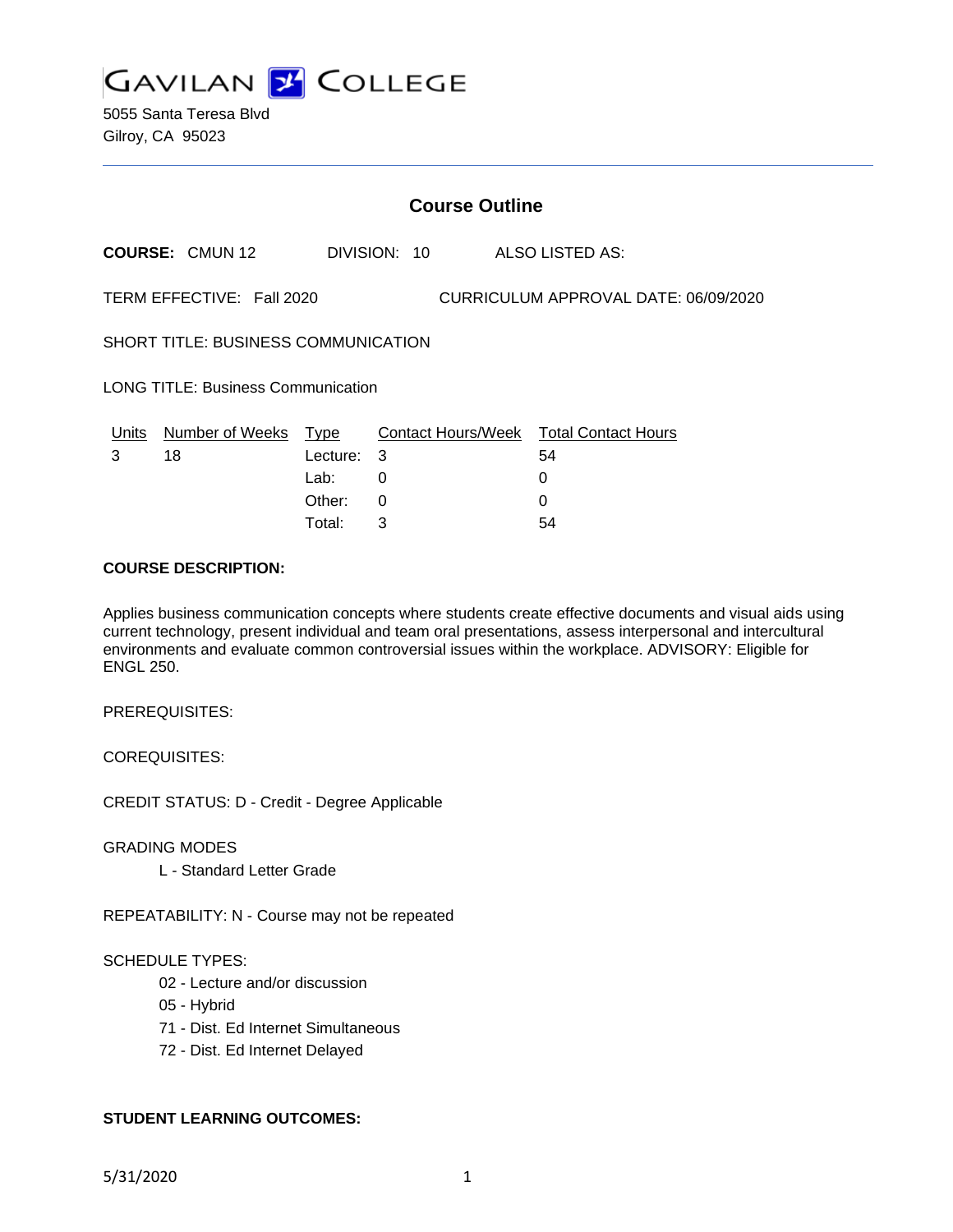1. Understand and apply the dimensions of business communication processes and theories through experiential learning by analyzing, evaluating and applying course content in the formulation of written and oral assignments.

Measure of assessment: Written assignments (letters/outlines/visual aids) Speech presentations Examinations Online and classroom discussions Audience reaction to speech presentations Inter/Intrapersonal communication: Interviewing Group Presentations Intercultural and international communication: Ethical Workplace Assignment

Year assessed, or planned year of assessment: 2019

Semester: Spring

This SLO addresses cultural diversity: true

2. Practice active listening, cooperative communication skills and intercultural awareness through effective participation in team building and in other group efforts to problem-solve and make decisions.

Measure of assessment: Participation (online and classroom) Speech presentations (individual and group) Audience reaction to speech presentations Inter/Intrapersonal communication: Interviewing Group Presentations Intercultural and international communication: Ethical Workplace Assignment

3. Demonstrate effective oral presentation skills including organization, delivery and visual aid use

Measure of assessment: Written outlines/aids Speech presentations Participation

CULTURAL DIVERSITY:

Understand and apply the dimensions of business communication processes and theories through experiential learning by analyzing, evaluating and applying course content in the formulation of written and oral assignments.

## **CONTENT, STUDENT PERFORMANCE OBJECTIVES, OUT-OF-CLASS ASSIGNMENTS**

Curriculum Approval Date: 06/09/2020

WEEK 1-2 (6 hours)

Effective business communication/ethics

Delivering the message

Understanding the audience/Listening Skills

WEEK 3-4 (6 hours)

Effective business writing/100 most misspelled words

Preparing to write, writing, revision, and feedback

Business Letter Formats/Standard Parts of a Business Letter

Appearance of a Professional Quality Business Letter

WEEK 5-7 (9 hours)

Business writing in action: developing presentations, presentation style and nonverbal delivery Organization and outlining

Informative Speech Preparation

#### WEEK 8-12 (15 hours)

Student Presentations: Informative Speeches

Introduce Persuasive Sales Speech Assignment

Group work: News Literacy vs. Fake News

Business presentations in action: Slogans/Mission Statements/ Agendas and Minutes / Policies and Procedures

Public Announcements (celebrations/managing media news)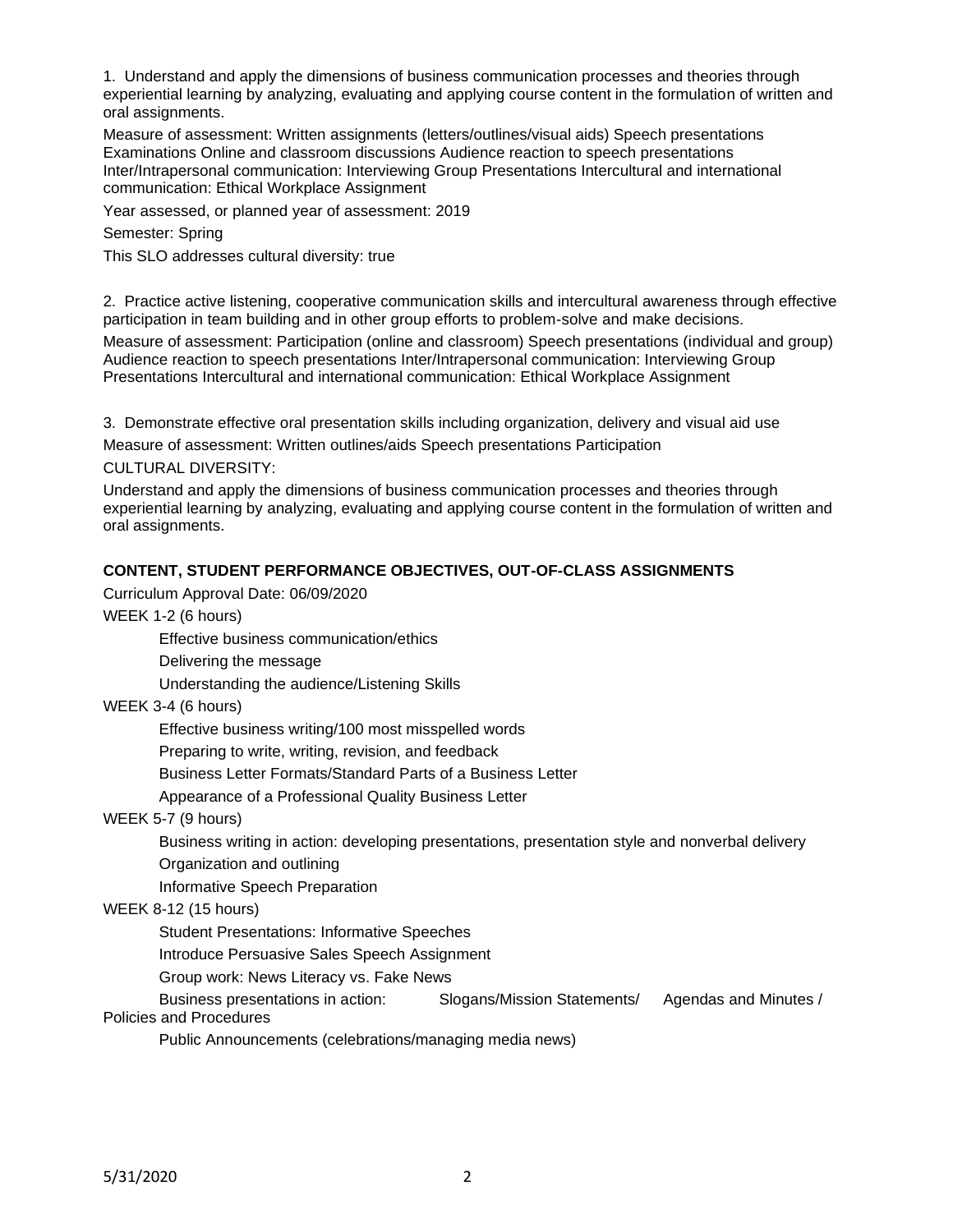WEEK 13-17 (17 hours)

Intrapersonal/Interpersonal/Interviewing

Employment Communication: Job Search, Resumes, and Cover Letters

Interviewing and Following Up

Negative news/Crises Communication: The process and goals

Intercultural and international communication: Group/Teamwork and leadership styles

Team Reports-teams are to research ethical workplace concerns based on assigned topics

(2 hours allowed) Final Exam

## OUT OF CLASS ASSIGNMENTS:

Required Outside Hours: 32

Assignment Description:

- 1. Written responses to lectures/scenarios
- 2. Team/group collaboration
- 3. Examinations

# **METHODS OF INSTRUCTION:**

Lecture Individual assignments Group assignments Assessment exams Participation

# **METHODS OF EVALUATION:**

Writing assignments Percent of total grade: 25.00 % Individual letters, outlines and visual aid content Problem-solving assignments Percent of total grade: 20.00 % Individual and small group assignments Skill demonstrations Percent of total grade: 30.00 % Individual and small group presentations Objective examinations Percent of total grade: 10.00 % Section exams as required Final exam required Other methods of evaluation Percent of total grade: 15.00 % Attendance and participation/Online collaboration

## **REPRESENTATIVE TEXTBOOKS:**

Required Representative Textbooks Philip C. Kolin . Successful Writing at Work. Boston, MA: Centage Learning,2017. Textbook covers the basic writing formats routinely used within the workplace. ISBN: 13-978-1-305-67173-7 Recommended Representative Textbooks Business Communication for Success, v. 1.0. Saylor Academy Open Textbooks, Textbook offers the course content needed, works well with the online environment and is user-friendly. It is

freeware that is available in three different formats from which students can choose. https://saylordotorg.github.io/text\_business-communication-for-success/ Verified by: Dana Young/Instruction

/ Technology Librarian